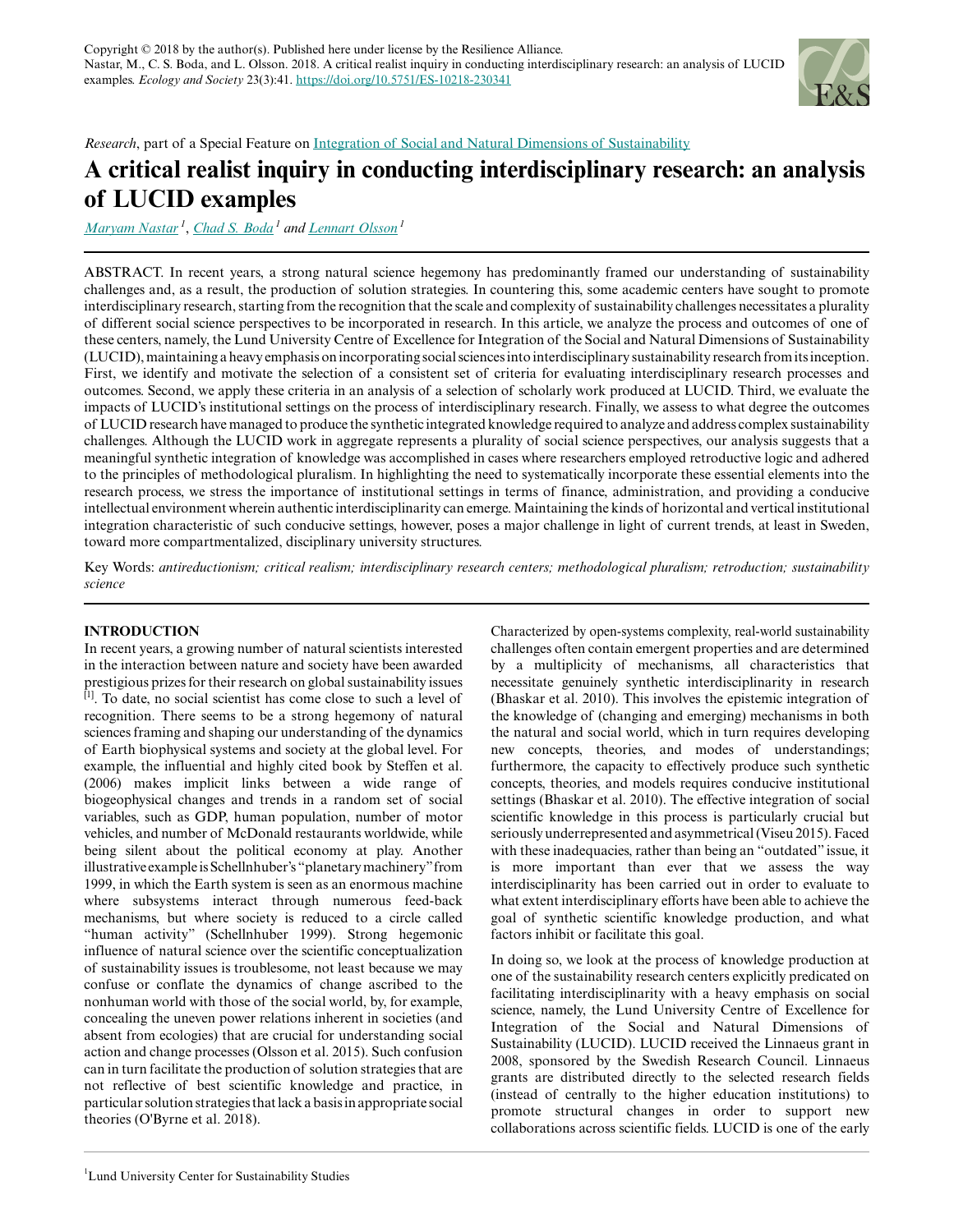endeavors at the PhD level, and as such sought to bring together scholars across different disciplines under one unique consortium of academic departments to work jointly on theory, methodology, and education for sustainability (LUCID Science Plan 2008). In evaluating the LUCID research process, we focus explicitly on scientific knowledge production as opposed to more so-called "open knowledge systems" (Cornell et al. 2013). This deliberate decision is based on our recognition of the need for a strengthening of the theoretical foundation of interdisciplinary collaboration across ontological divides. In this context, however, we of course see the need for harnessing both scientific knowledge and knowledge acquired through practical experience (Persson, Johansson, and Olsson, *unpublished manuscript*).

In this paper, we aim (1) to identify a consistent set of criteria for conducting and evaluating interdisciplinary research, (2) to analyze the process of interdisciplinary research conducted at the LUCID research school over the previous decade based on these criteria, (3) to evaluate the institutional settings and arrangements associated with LUCID in terms of their impacts on the process of interdisciplinary research, and (4) to assess to what degree the outcomes of LUCID research have managed to produce satisfactory interdisciplinary explanations of sustainability challenges.

# **ANALYZING INTERDISCIPLINARITY: A CRITICAL REALIST APPROACH**

Ideas about what interdisciplinarity is and how it is best conducted differ. Because of this, the analysis and evaluation of any research program in terms of interdisciplinarity would be aided by the adoption and application of a consistent set of criteria. In this paper we draw on the theory of interdisciplinarity derived from the philosophy of science broadly known as critical realism (CR), most prominently developed by Roy Bhaskar.

The perspective of transcendental (later, critical) realism was developed out of Bhaskar's dual critique of empirical realism and transcendental idealism from which he sought to demonstrate that neither of these philosophical perspectives could maintain adequate explanations of the possibility of scientific, in particular experimental, activity (Bhaskar 2013). From this critique, Bhaskar developed a philosophy of science grounded in a realist ontology, a relativist epistemology, and an appeal to judgmental rationality, which he later collectively referred to as the "holy trinity" of critical realism (Bhaskar et al. 2010:1). Bhaskar's realism is articulated in terms of a stratified ontology that is based on distinguishing between (1) the empirical domain that contains our observations and experiences of an issue, (2) the actual domain that centers on the mechanisms causing those empirical experiences, and (3) the real domain that revolves around the enduring structures that cause actual and empirical events, which are geographically and historically shaped (Archer and Bhaskar 1998, Sayer 2000).

Epistemologically, Bhaskar emphasizes the need to avoid the "epistemic fallacy" (Bhaskar et al. 2010), meaning the tendency to conflate being (ontology) with the knowledge of being (epistemology). Instead, CR distinguishes between two dimensions of knowledge, (1) the intransitive dimension, which involves the relatively unchanging objects of scientific investigation located at varying levels of the stratified world and existing independently of our knowledge, and (2) the transitive

dimension, which involves the theories and discourses we use to represent objects of the intransitive dimension. This disambiguation of ontology and epistemology has important implications for how we should conceive scientific knowledge in relation to its object of study. As Isaksen (2016:2) notes, because critical realism establishes the world as "absolutely or relatively independent of our enquiries, and we therefore do not get direct or immediate access to the reality we study," all knowledge endeavors are necessarily epistemically relative, meaning the nature of knowledge is such that "there is no way of knowing the world except under particular, more or less historically transient descriptions" (Bhaskar 2009:99). The necessity of epistemic relativity does not, however, preclude the possibility of objective and rational theory choice, and indeed the exercise of judgmental rationality in CR scientific practice is indispensable though often neglected (Isaksen 2016).

The way interdisciplinarity is conceptualized in CR, and the reasons why it is seen as necessary when researching complex sustainability challenges, are grounded in these ontological, epistemological, and judgmental foundations. For example, because the world is stratified and systemically open, complex phenomena such as climate change will necessarily involve a wide variety of simultaneously acting and interacting determinates operating at different spatial and temporal scales and levels of reality; furthermore, stratification means many empirical outcomes will exhibit emergent properties. Taken together, these implications imply that empirical phenomena are causally nonreducible, a condition that necessitates interdisciplinarity in analysis in order to make conceptual links among this stratified multiplicity of determinates (Bhaskar et al. 2010). In more concrete terms, (Bhaskar et al. 2010:9) has argued that complex, open-system, social-environmental phenomena such as climate change, land-use change, water scarcity, and loss of biodiversity can only be properly understood in terms of what he calls fourplanar social being, the idea that "specifies that every social event occurs in at least four dimensions, that of material transactions with nature; that of social interactions between humans; that of social structure proper; and that of the stratification of the embodied personality." As shown in Figure 1, this four-planar social being is, furthermore, situated at a hierarchy of scalar levels that allows us to "define distinct levels of agency and collectively with which social explanation may be concerned" (Bhaskar et al. 2010:9).

**Fig. 1**. Ontological stand of dialectical critical realism. Adopted from (Bhaskar et al. 2010).

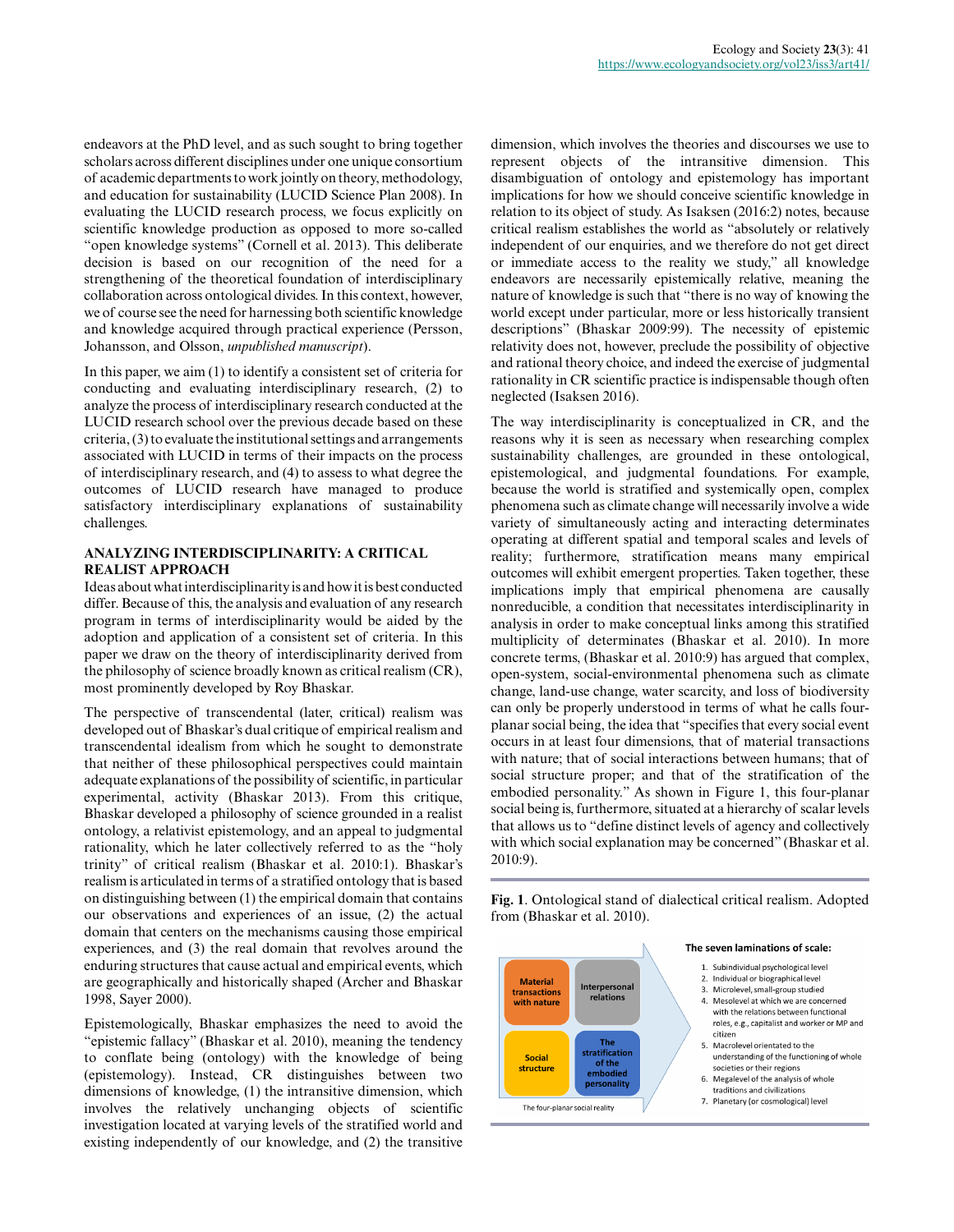

**Fig. 2**. Process of conducting interdisciplinary knowledge (Bhaskar et al. 2017, reproduced by permission of Tayor & Francis Books UK).

These four dialectically interdependent planes constitute what Bhaskar calls a "laminated system" or "totality," a concept that "pinpoints the meshing of explanatory mechanisms at several different levels of reality and possible orders of scale" (Bhaskar et al. 2010:ix), wherein understanding any level or dimension necessarily involves reference to the other levels or dimensions. There is no a priori account of what levels or the number of levels that may be involved to achieve satisfactory explanations about a phenomenon (Bhaskar et al. 2010). In the field of sustainability science, for example, this means that researchers may refer to different mechanisms at some or all of these levels, depending on the specifics of the concrete problem at hand, in order to investigate a laminated system and come up with satisfactory explanations of sustainability challenges.

Epistemologically and methodologically, a CR perspective implies that progress in interdisciplinary scientific work will necessarily involve the potential creative employment of models, analogies, and insights from a variety of different fields and disciplines other than one's own, drawing on not only interdisciplinary knowledge, but methodological pluralism (Bhaskar et al. 2010). This process follows a procedural logic as outlined in Figure 2.

Bhaskar et al. (2017) posit that integration of knowledge to achieve true interdisciplinarity begins with compartmentalized disciplinary thinking wherein experienced disciplinary researchers pursue their reductionist approach effectively (t0). When researchers recognize the need to incorporate the insights from other disciplines to achieve a full explanation of an event, the process enters the next phase, known as multidisciplinary, involving intentional communication across disciplinary boundaries (t1). As researchers start to learn from each other about how their varying disciplines can contribute to problem understanding and solution development, the process enters a phase where the possibility of emerging new ideas and theories increases (t2). This then can lead to the production of integrated transitive knowledge by which one can form more comprehensive conceptualizations of the object of investigation, supporting an interdisciplinary understanding of a given phenomenon (t3).

When it comes to analyzing a concrete research process, by following the movement from one phase to another, one can explore and evaluate if and how understandings of a variety of phenomena and changing and emerging mechanisms in both the natural and social world have been enhanced. In this way, the CR understanding of the interdisciplinary research process provides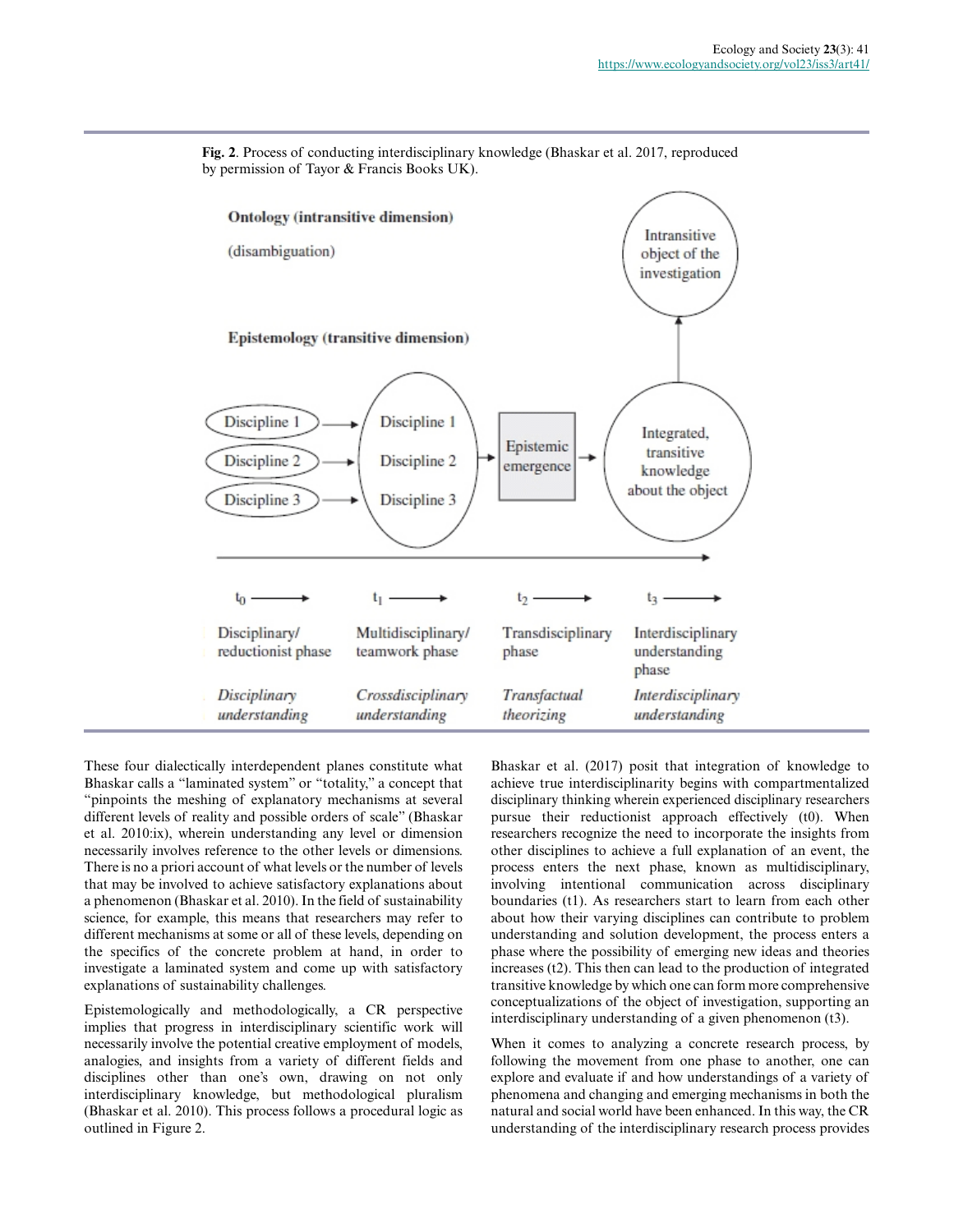a set of content and procedural criteria by which we can trace the process of knowledge integration. Following this, we can draw conclusions about past research endeavors and identify potentially fruitful ways of progressing research aimed at articulating complex open-systems phenomena such as sustainability challenges.

Summarizing the above ontological, epistemological, and procedural foundations of CR, Bhaskar et al. (2010) delineates the following criteria as necessary for conducting genuine interdisciplinary in research:

- **1.** Disambiguate ontology and epistemology and incorporate antireductionism position
- **2.** Explain the open-systemic phenomena, e.g., climate change, in terms of a laminated totality
- **3.** Emphasize methodological pluralism, in terms of integration of theories and methods

Supportive institutional settings for the following:

- **1.** the dissolution of career, administrative, and financial barriers to interdisciplinary research
- **2.** getting some familiarity with other disciplines
- **3.** giving a sense of a secure, recognized place or home in a single disciplinary tradition while engaging in interdisciplinary research

Following, we evaluate the research conducted at the LUCID research center based on the above criteria, wherein the first three are related to scientific process of knowledge integration, and the last three are used to assess institutional arrangements. Following this, we offer reflections on the significance of each criterion and discuss to what extent these can be made to facilitate successful interdisciplinary research.

# **CASE STUDY AND DATA COLLECTION METHODS**

## **The LUCID research school**

Starting from the recognition that many advocates of sustainability science have been strongly grounded in natural sciences, both theoretically and methodologically, a strong emphasis in LUCID research is placed on matters of justice, politics, and power relations to achieve an adequate understanding of nature-society interactions. In particular, LUCID emphasizes the need to scrutinize sustainability strategies and outcomes in terms of intergenerational, international, intersectional dimensions of justice and fairness (LUCID Science Plan 2008).

In undertaking this scientific scrutiny, the LUCID program highlights two cross-cutting approaches to scientific investigation open to individual researchers: problem-solving approaches and critical approaches (LUCID Science Plan 2008). Building on Robert Cox's conceptual distinction of research strategies, the former approach strives to optimize the application of theories to a given problem and to reduce complex problems to a limited number of variables that can be studied within existing theoretical frameworks and institutional settings (Cox 1981). The latter approach, however, questions the basic, constitutive assumptions of theoretical frameworks and the ways they more or less

adequately capture the complexity of a given problems, the more general aim being to be more reflective upon the process of theorizing itself (LUCID Science Plan 2008). The joint critical and problem-solving research strategy underpins the need for developing new concepts and theories as well as creative methods for understanding and addressing complex open-systemic phenomena, or in other words, the need for interdisciplinary research.

#### **The core team and scholarly work**

The constellation of centers and departments that made up the LUCID research consortium includes the Lund University Centre for Sustainability Studies (LUCSUS) and the departments of Philosophy, Human Ecology, Human Geography, Physical Geography, and Political Science. Since 2009, LUCID has been the host of more than 100 researchers. This included PhD graduates, current candidates, and steering committee members as well as guest lecturers, researchers, and organizers of events, i.e., seminars, workshops, courses, conferences, social events, etc., that have been funded fully or partially by LUCID.

Because this investigation is interested specifically in the production of interdisciplinary research, we moved to focus solely on the scholarly work committed to objectives of the program. In doing so, we identified 44 positions, including PhD candidates/ graduates, supervisors, and steering committee members, who were fully or partially funded by LUCID. From this cohort of LUCID researchers, a selection of scholarly work produced by LUCID participants meeting the following criteria was then assembled:

- **.** PhD candidates who were recruited in relation to the LUCID plan, mentioned in the job application (may be funded by LUCID OR respective centers/departments)
- **.** Graduated from the PhD program OR
- **.** Passed her final seminar and handed in her thesis manuscript where the research aims, methodology, and (partial) contributions are clear in relation to the objectives of the LUCID research plan OR
- **.** Acted as main supervisors of PhD candidates

After applying the above selection criteria, 31 researchers were identified as the LUCID core team, of whom 15 were affiliated with LUCSUS (the coordinating center in LUCID) and the rest were distributed almost equally in other centers and departments.

In mapping out the LUCID research activities by the core team, data were collected in three steps. First, a review of each individual piece of work was undertaken to explore to what extent the research aims and analyses were in line with the LUCID aims and objectives. This included the LUCID PhDs' final seminar or thesis manuscripts and a selection of journal articles, book chapters, and research proposals by steering committee members who sent their selected materials and participated in the survey and interviews (29 out of 31). Second, a survey was sent to the authors to understand how the researchers perceive their work and contributions to the program objectives. Unlike the PhD candidates'/graduates' work, analyzing the senior researchers' work in relation to the LUCID aims was not feasible given the limitations of space in the formats of journal articles or book chapters as well as the diversity of the selected publications in the research topics. To address this, in the third step, several in-depth semiopen interviews were conducted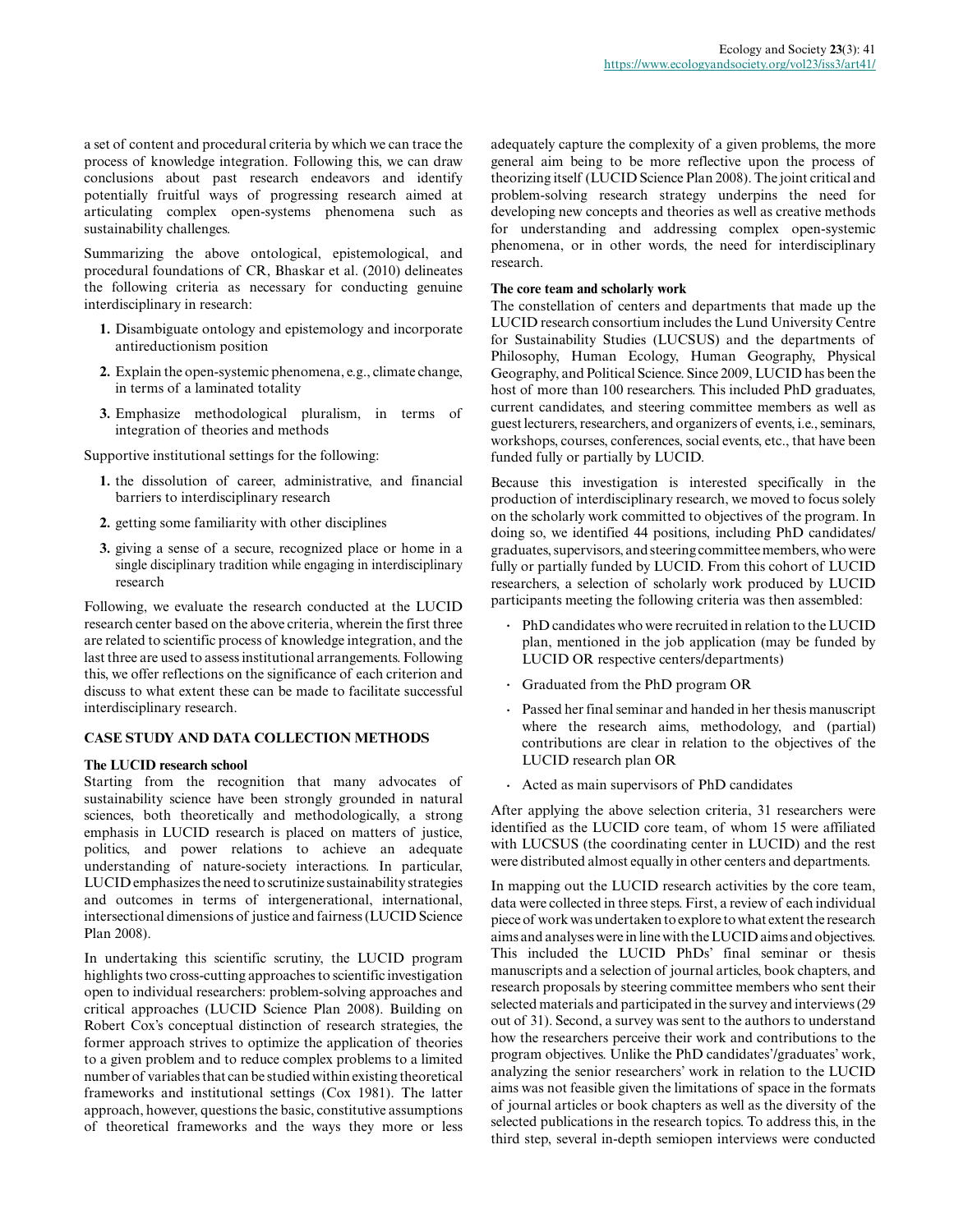with researchers to position their work in reference to the program objectives. The interviews included six members of the LUCID steering committee (one representative from each department/ center) and the coordinator of the LUCID program.

The materials collected from the literature reviews, surveys, and interviews provided the basis for exploring how researchers have attempted to achieve the objectives of the LUCID research plan as well as for further analysis in relation to the CR criteria for genuine interdisciplinarity.

## **The LUCID examples**

The examples of LUCID research analyzed in this paper cover a diverse range of sustainability challenges including, but not limited to, climate change, land use change, water scarcity, and biodiversity loss. All of these challenges represent complex opensystem phenomena where the need for interdisciplinary knowledge is particularly apparent.

Although many researchers could identify these themes in their work, some also mentioned the scope of their research was not necessarily limited to these preidentified categories, arguing that their work cuts across many or all of these interlinked challenges, or that it expands the boundaries of consideration beyond those suggested in the initial LUCID research plan. For example, in the water field, research has gone beyond the notion of water scarcity as defined in the original LUCID research plan and has been expanded to include issues of water allocation and distribution in and between rural and urban areas while linking them with land use change and climate change issues (Islar 2013, Nastar 2014, Ramasar 2014, Valencia 2016). Also, in one particular case, i.e., Thorén (2015), we could not situate the research in relation to the given four themes because of the theoretical and philosophical nature of the dissertation. In a sense, we thought this work comprises all the categories indirectly but that it did not conform to the initial LUCID sustainability challenge themes.

As mentioned earlier, LUCID highlight the importance of analyzing sustainability challenges and goals based on three dimensions of justice and fairness: the intergenerational, the international, the intersectional. These aspects have been discussed in most of the researchers' work, directly or indirectly.

Formulation of the sustainability goals in terms of justice and fairness brings to the fore the importance of critically reframing sustainability challenges by questioning the dominant underlying assumptions in modern society that inform and direct its interactions with nature (Jerneck et al. 2011). A literature review of the selected LUCID publications as well as insights from the surveys and interviews, show that the primary goal of numerous individual research projects might not have been articulated using these precise terms. However, they were inspired by these notions in setting their research strategies and activities and aimed to address them, though to varying degrees depending on the study. The findings of our review of LUCID publications show that the intergenerational aspect of fairness and justice has been less focused in the LUCID research, with 4 out of 16 PhD researchers explicitly addressing the topic (Brandstedt 2013, Islar 2013, Krause 2013, Boda 2018). Overall, the intersectional and international aspects of sustainability goals were discussed more in the program.

Rethinking the fundamental concepts that capture the interconnections between nature and society is tightly linked with integrated approaches mentioned in LUCID, namely problemsolving approaches and critical approaches.

Most of the LUCID researchers (24 out of 29, surveyed or interviewed) used solely critical thinking research strategy or in combination with problem-solving approaches. A diverse range of theories involved in critical research varied from poststructural, postfunctional, postcolonial, feminist, critical development, Marxist, financialization, and critical urban theories to normative theories, understandings of values, perceptions and beliefs, critical approaches to resilience and agroecology, environmental justice, capability approach to human development, and so forth. Whether such a diverse theoretical content in LUCID amounts to novel theorizing that would lead to truly interdisciplinary knowledge will be discussed below.

## **A CR ENQUIRY IN CONDUCTING INTERDISCIPLINARY RESEARCH**

Focusing on complex, open-systems phenomena, the LUCID examples have incorporated varying considerations of justice and fairness and drawn on a wide variety of critical and problemsolving theories and methods. All of these characteristics suggest that LUCID research should likewise be interdisciplinary.

## **Disambiguation of ontology and epistemology and antireductionism**

From a CR's perspective, conducting successful interdisciplinary research requires adopting the basic distinction between the objective world and our understandings of it (Bhaskar et al. 2010). The idea that researchers should avoid the "epistemic fallacy," that is, collapsing together being and the knowledge of being, likewise suggests research should take an antireductionist stance when conceptualizing objects of scientific investigation (Bhaskar et al. 2010). The need for an antireductionist position is furthermore derived from the idea that reality comprises multiple totalities and is in constant movement and change, and, following this, that we should not reduce the complexity of the social world to some subset of biophysical entities (Bhaskar et al. 2010, Creaven 2012).

The LUCID examples demonstrate some achievements in adopting the requirements of disambiguation and antireductionism, though uneven. A review of LUCID PhD theses, for example, showed that the ontological and epistemological positions adopted can broadly be categorized based on three approaches: constructivist, critical realist, and (post)positivist.

Almost half of the theses explicitly invoked critical realism as a philosophical framework to bring different theories together and to analyze the subject of their studies. Although critical realism seemed to be a prevalent methodology in the LUCID graduates' work, understandings and applications of it varied from delineating ongoing debates on ontology and epistemology in length (e.g., Malm 2014, Nastar 2014, Ramasar 2014, Sjöström 2015, Valencia 2016, Warlenius 2017, Boda 2018) to a short introductory paragraph (e.g., Busch 2016). The choice of philosophy of science also had some bearing on the concrete content that was brought into focus in a given research project. The theses that adopted a constructivist approach (e.g., Bettini 2013, Brandstedt 2013, Islar 2013, Andersson 2014, Hansen 2014, Kaijser 2014) tended to also maintain a focus on issues of, for instance, intersectionality and discourses around the topic of the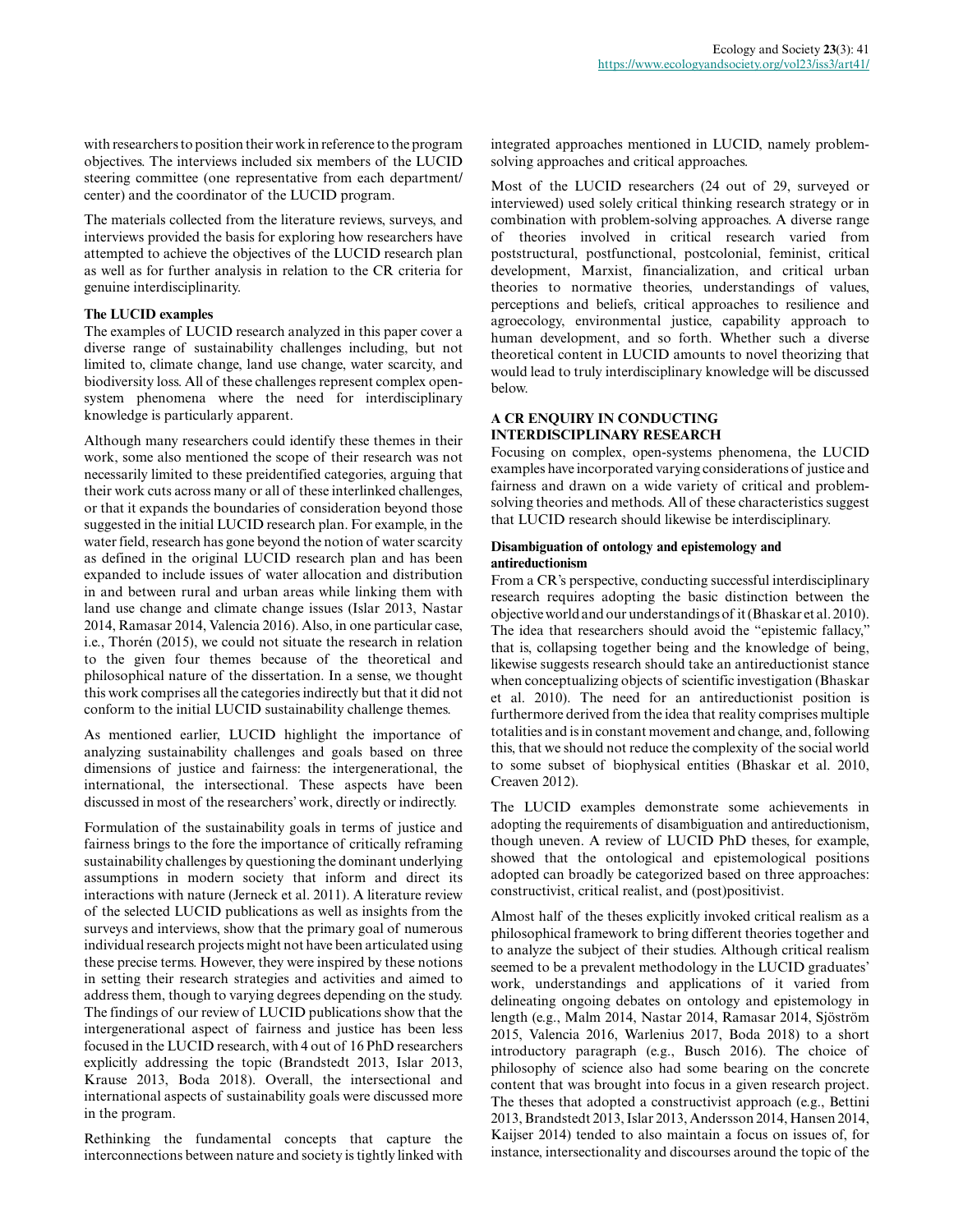study. The research relying on a (post)positivist approach (e.g., Yengoh 2013, Busch 2016; E. Johansson, *unpublished manuscript*), however, tended to be more engaged with different techniques of data collection and empirical materials than engagement with theoretical debates on the subject.

In some cases, however, the correspondence between the stated philosophical position and the actual work conducted was more ambiguous, for example, if a researcher claimed to be utilizing CR while the research methodology actually employed suggested positivism. The apparent disparity between the claimed ontological and epistemological stance adopted by some researchers and the actual methodological approach (both in terms of theory and method) employed by them, makes it difficult to draw concrete conclusions regarding whether the disambiguated and antireductionist aspect of interdisciplinarity is shared by the majority of LUCID researchers.

The results of surveys and interviews indicate this disparity may be linked with what Sayer (2000) calls "disciplinary parochialism" and "its close relative disciplinary imperialism" wherein thinking outside the framework of a single discipline is inhibited (Sayer 2000:7). As he argues, this parochialism and imperialism is hard for disciplinarians to see, because they seek theoretical explanations that seem to enlarge the claims of the disciplinary thinking with which they are familiar (Sayer 2000). This could be "a recipe for reductionism, blinkered interpretation and misattributions of causality" (Sayer 2000:7). Based on this, although the risk of falling into reductionism seems to be higher in the research conducted in disciplinary departments, we could, however, identify some of the LUCID examples that were conducted in interdisciplinary centers and shared the reductionist tendencies.

In explaining this, we suggest that a lack of reflexivity and selfcriticism of philosophy of science used by the researcher may play a major role in the tendency of reductionism in research. According to Bhaskar et al. (2017), reflexivity, the capacity of a researcher to monitor and account for her activity, can be potentially enhanced by giving a better explanation (theory) of what is it that we do (practice). Expanding our knowledge about other theories and practices, however, requires some familiarity with other disciplines, at least one or two beyond one's home discipline (Bhaskar et al. 2010). In the absence of learning and practicing new ways of thinking about a given problem, the process of reflexivity in research is more difficult to achieve given the lack of a useful point of reference for self-criticism.

## **Integration of knowledge for explanations of a laminated totality**

Another feature of interdisciplinary research highlighted by CR is explaining a laminated system containing emerging mechanisms and relations of dependence at the level of material exchange with nature, of social structure, of social interactions between people, and the level of the person. Achieving such explanations requires familiarity with the logic of retroduction, or simply the logic of theory building where "we develop theory that outlines the circumstances that must have existed to result in the situation that we are trying to explain" (Bhaskar et al. 2017:235). Through the process of retroduction, researchers move beyond empirical and actual domains to construct hypotheses or explanations of generative mechanisms that would account for the subject of their studies.

Many of the ideas and explanations of the given sustainability challenges in the evaluated LUCID research were inspired by political ecology theories and methods. For example, 12 out of 17 PhD graduates and several senior researchers used political ecology as their research framework to bring together social and natural explanations of different complex, open-systems phenomena including climate change (Bettini 2013, Kaijser 2014, Kaijser and Kronsell 2014, Malm 2014, Carton 2016, Hornborg 2016, Warlenius 2017), water issues (Islar 2013, Nastar 2014, Ramasar 2014), biodiversity loss (Krause 2013), and land use change (Andersson 2014, Hansen 2014, Sjöström 2015, Valencia 2016).

The process of development of theories was, however, not limited to this work, and in many cases it is possible to trace the retroductive process in LUCID research where researchers incorporated different theories, analogies, and concepts to explain a phenomenon beyond their empirical cases. In the process of retroduction, researchers begin with a theory that they believe is at least initially appropriate for explaining a phenomenon. As the research process develops, however, researchers realize some aspect of the object of study has been left out of their initial conceptualization, as when there is inconsistency and contradiction in the logic of explanation or anomalies in the empirical data. This then requires that researchers seek to develop new theoretical insights to be able to address these contradictions or anomalies. This process in some of the LUCID research is elaborated in relation to the logic of dialectic (Hansen 2014, Malm 2014, Ramasar 2014, Sjöström 2015, Carton 2016, Warlenius 2017, Boda 2018).

Although one could argue that the retroductive approach, in comparison with inductive or deductive approaches, is dominant in LUCID, we should note that this does not guarantee an interdisciplinary research outcome. As Bhaskar et al. (2010) argue, in order to get a grasp on the deep structures and mechanisms that constitute the explanatory objects of scientific knowledge, the researcher needs to be at least familiar with a second, or even third, discipline as a strong point of reference. It is only then that the researcher can explore different explanations of a common phenomenon and get familiar with the process of retroduction, which can then be employed to investigate deep structural tendencies in the world. In the absence of such multidisciplinary conditions, the assumed interdisciplinary research may revert to "mono-disciplinary dogmatism" (Bhaskar et al. 2010:20).

## **Methodological pluralism**

Conducting interdisciplinary research, from CR perspective, also requires methodological pluralism. In Bhaskar et al.'s (2010) view, methodological pluralism should go beyond a simple pooling of the knowledge from different disciplines. Rather, it requires synthetic integration of the knowledge, including integration of theories as well as methods from various disciplinary traditions in explaining and addressing multiple causes of complex events.

Assessing to what degree methodological pluralism, in terms of integration of theories from different disciplines, has been achieved in LUCID is, however, not straight forward. This is because of a variety of reasons: First, many concepts and theories may be employed in several disciplines, meaning that positioning these theories in one discipline or another is a matter up for debate.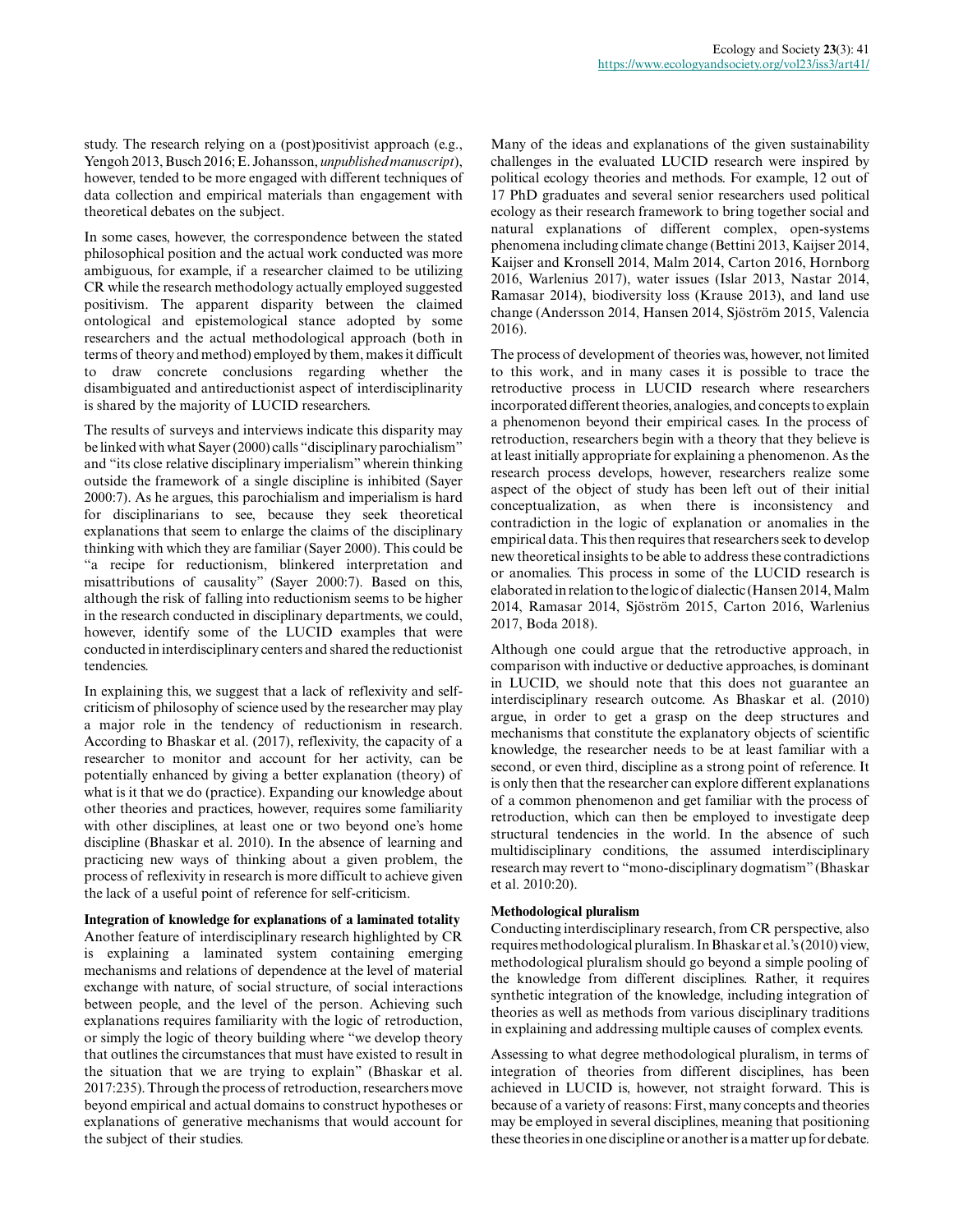Second, there exists research where different theories are used and integrated, but these theories are not necessarily sourced from different disciplines. Third, the research that does employ different theories from multiple disciplines may not necessarily succeed in a meaningful synthetic integration of knowledge to explain different aspects of the problem. Thus, it is very difficult to evaluate how methodological pluralism at the theoretical level has been achieved to pursue interdisciplinarity. Nevertheless, if we look at all the research in each LUCID thematic category, we can argue such synthetic integration of knowledge has been achieved in LUCID, as we discussed above and in relation to the water scarcity research theme.

As for the methods of data collection and analysis, a relatively more straight forward research aspect to evaluate, 12 (out of 29) researchers combined different qualitative methods (Bettini 2013, Islar 2013, Jerneck and Olsson 2013, Hansen 2014, Kaijser 2014, Nastar 2014, Ramasar 2014, Magnusdottir and Kronsell 2015, Sjöström 2015, Carton 2016, Valencia 2016), while other researchers opted to employ a mixed-methods approach including both qualitative and quantitative methods (Krause 2013, Yengoh 2013, Andersson 2014, Malm 2014, Busch 2016, Warlenius 2017, Boda 2018; E. Johansson, *unpublished manuscript*). Although qualitative methods were largely linked with critical thinking tradition, a mixed-methods approach was associated both with critical thinking and problem-solving research strategies. Only in a couple of cases, researchers exclusively used quantitative methods while employing a problem-solving approach to the analysis of their data, e.g., by the use of databases of land information and simulation programs to visualize the connectivity of the global land acquisition system (Seaquist et al. 2014, Johansson et al. 2016).

As can be seen above, the majority of research strategies employed by the LUCID researchers share some features of the methodological pluralism approach, mainly in terms of using and integrating different methods from different disciplines. As noted by Thorén (2015), transfer of methods from different disciplines to investigate causes of certain phenomena can result in methodological pluralism. However, this is not always sufficient for interdisciplinarity. To establish fruitful interdisciplinary research a methodological pluralism is needed wherein several disciplines contribute particular theories, methods, and/or questions to address problems (Olsson et al. 2015).

As a final note here, it is important to point out that although researchers could associate their work with either or both research strategies, i.e., critical thinking vs. problem-solving, a few LUCID researchers have questioned the implications of this very distinction, arguing these categories should not be viewed as mutually exclusive, or that other distinctions, such as normative vs. descriptive, or interpretivist vs. positivist, could have been used instead (e.g., see Bettini 2013, Brandstedt 2013, Islar 2013, Carton 2016).

The recognition of these two modes of scientific inquiry, as described by Robert Cox in his seminal paper from 1981 (Cox 1981) was a hallmark of our approach to sustainability science from the outset of LUCID (Jerneck et al. 2011). Insights through the interdisciplinary collaboration gradually changed the view of critical and problem solving research from mutually exclusive (Cox's view) to mutually reinforcing, a position supported by a

critical realism approach (Mahmoud, Jerneck, Kronsell, and Steen, *unpublished manuscript*).

#### **Institutional settings**

#### *Administrative and financial arrangements*

In the surveys and interviews conducted with LUCID participants, each researcher was asked to reflect on the role of their home institutions in terms of encouraging or constraining their engagement in LUCID. Except in a couple of cases, the researchers indicated that there were no formal constrains given that LUCID funded (fully or partially) PhD positions and 20% of seniors' full time positions. In addition, LUCID provided office spaces at LUCSUS where all the PhD candidates had the option of sitting and working together. While some took this opportunity and spent most of their research time at LUCSUS, others who were affiliated with other departments/centers found it difficult to have two office bases. As such, they argued that their home institutional responsibilities, e.g., teaching, participating in seminars, meetings, etc., made it difficult to sit and work at LUCSUS. The senior researchers also echoed the issue of time management that sometimes prevented them from more active participation in the LUCID program. For example, one of the interviewees mentioned the following:

*I have had a number of assignments on different positions since we started LUCID... which have taken a lot of time... with having other research projects, in a way there has been too little time throughout the program for me to participate as much as I would have liked to... It is a pity but I think it has happened to almost all of us... Now I'm in a position that I have not been able to spend my 20% [allocated LUCID budget] for a long time...* (Interviewee #1)

Other senior researchers also stated similar issues where they could not use the LUCID fund because of their commitment to other projects in their home institutions. The resulting lack of senior research engagement, in turn, led to some frustration among LUCID PhD candidates and graduates as reflected in the following statements:

*My major critique of the LUCID program is the lack of engagement from seniors, which made achieving the LUCID objectives difficult for LUCID PhDs. You can't expect that young aspiring researchers can integrate natural and social theories and methods, this is something that needs to be guided and this was missing. That doesn't mean that the PhDs didn't do interdisciplinary research, but the ambitions and achievements could have been higher with actual involvement from senior researchers.* (From survey #2)

*... [A]s an inexperienced researcher, it's really challenging to navigate the entirety of theories and methods that potentially could be relevant/important for your research. You always feel like you might be missing something fundamental and that someone at any point might come at you with critique/question from an entirely different angle than you are working from. This is inevitable though I think. I definitely think that more engagement from seniors would have helped, because we do have such a range of perspectives/traditions within*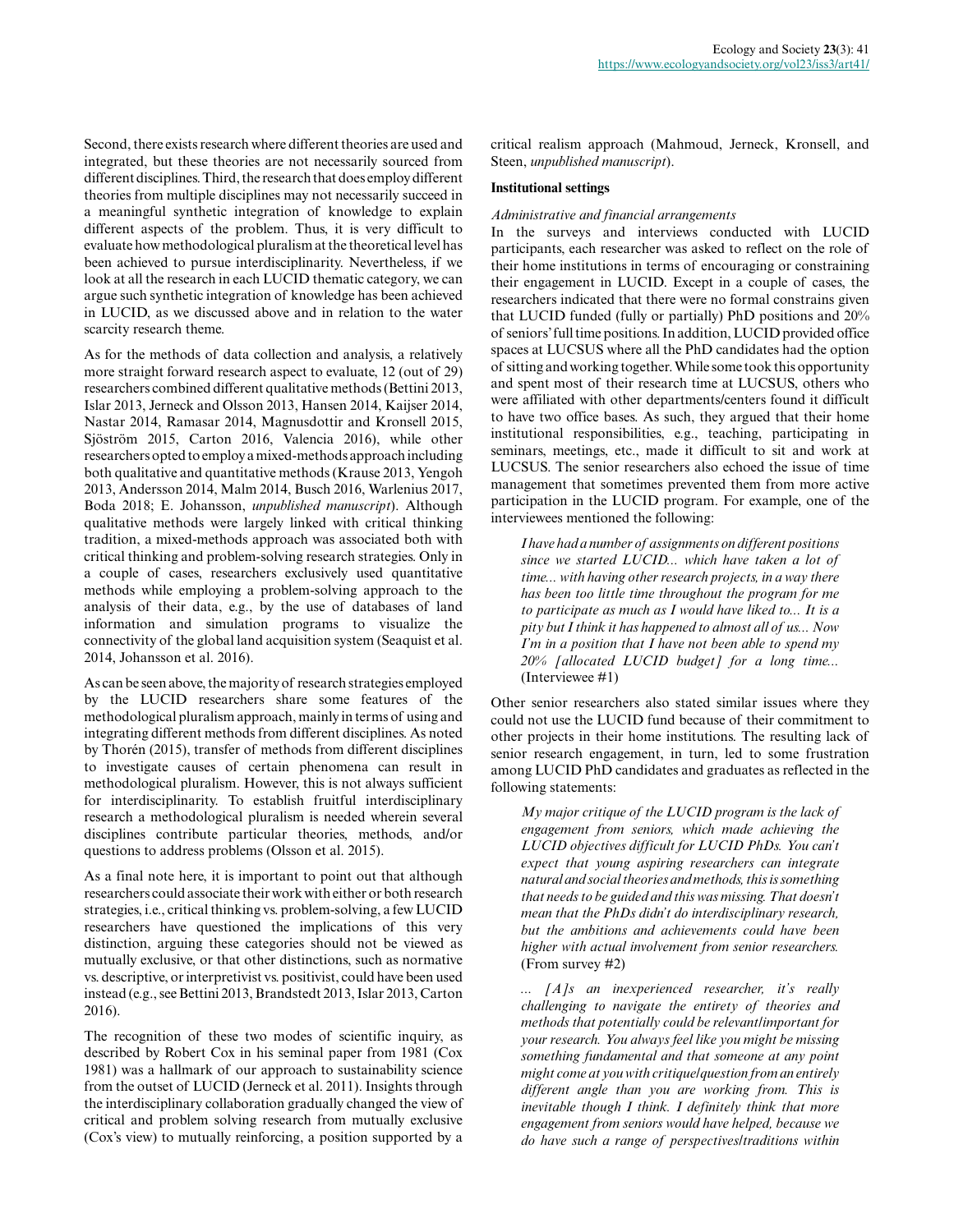

**Fig. 3**. Process of interdisciplinarity in relation to water research in LUCID. Adopted from (Bhaskar et al. 2017, reproduced by permission of Tayor & Francis Books UK)).

*LUCID but I feel like very few of the steering committee members have an idea of what I and many others are doing, and I'm sure their input would have been very valuable.* (From survey #3)

Despite the above barriers to more effective collaboration between junior and senior researchers, there was a common consensus among researchers that the financial and administrative opportunities provided by LUCID have been helpful in supporting their conducting interdisciplinary research:

*... I think LUCID has been pretty unique in creating space for and enabling dialogue across a number of fields/ approaches. I do not think there are many centers like LUCID in Europe, in particular not many as pluralistic as LUCID. Looking at the LUCID experience from another country, I think this added great value for and should be regarded as great success for the involved departments, for Lund University, and more broadly for the Swedish academic system.* (From survey #4)

In particular, many PhD candidates and graduates stated that having supervisors from different disciplines/fields was valuable in exploring sustainability challenges from different perspectives. Although the financial arrangements and provisioning of working space in LUCID created opportunities for interdepartmental supervision and research, the influence of formal departmental settings, in which many researchers remained anchored, in some ways constrained the potential for more proactive and effective collaboration in LUCID.

## *Familiarity with other disciplines*

The majority of the PhD graduates (12 out of 17) who entered into the LUCID program were either graduates of an interdisciplinary MSc program or had been exposed to interdisciplinary research to some extent previously. In addition to this background foundation, which many LUCID researchers possessed, the organization of regular weekly seminars; midterm, final, and defense seminars of PhDs; as well as yearly LUCID workshops, provided good avenues for researchers to get familiar with other disciplines and explore new perspectives on

common research themes. Despite these opportunities, however, one aspect that was mentioned by several researchers as needing to be strengthened was insufficient dialogue between social and natural scientists.

*My initial ambition was to have a stronger natural science component, or at least take some natural science oriented courses. But engagement from natural scientists in the LUCID program was lacking/insufficient and no such courses were offered (and their own courses are not adapted to social scientists).* (From survey #5)

*Interdisciplinary research is challenging in the sense that my knowledge of natural sciences isn't as strong as it should be.* (From survey #6)

*... The fact that the program did not include more than 1 natural science institution somehow put a limit on how interdisciplinary the program as a whole was.* (From survey #7)

Although this had been formally discussed at LUCID steering committee meetings on various occasions, it was not an easy issue to address. One issue, as noted by Cornell (2010), may be that many natural scientists are not equipped for critical reflection on the knowledge creation or transformation process when entering into interdisciplinary areas of research. As a result, the process of finding and collaborating with natural science based departments and researchers who are willing and enthusiastic to engage with social science topics and subjects becomes challenging.

## *Having a sense of a secure, recognized place or home*

Although formal obligations related to an individual researcher's home department may have impacted their ability to engage in interdisciplinary work at LUCID, having one foot in a home department is not in itself a bad thing. Indeed, Bhaskar et al. (2010) suggests that one of the keys to successful interdisciplinary research is having a sense of security in one's home institution, both now and in the future. Although LUCSUS as the coordinating node of the LUCID program was deemed to be supportive in giving this sense of security by the researchers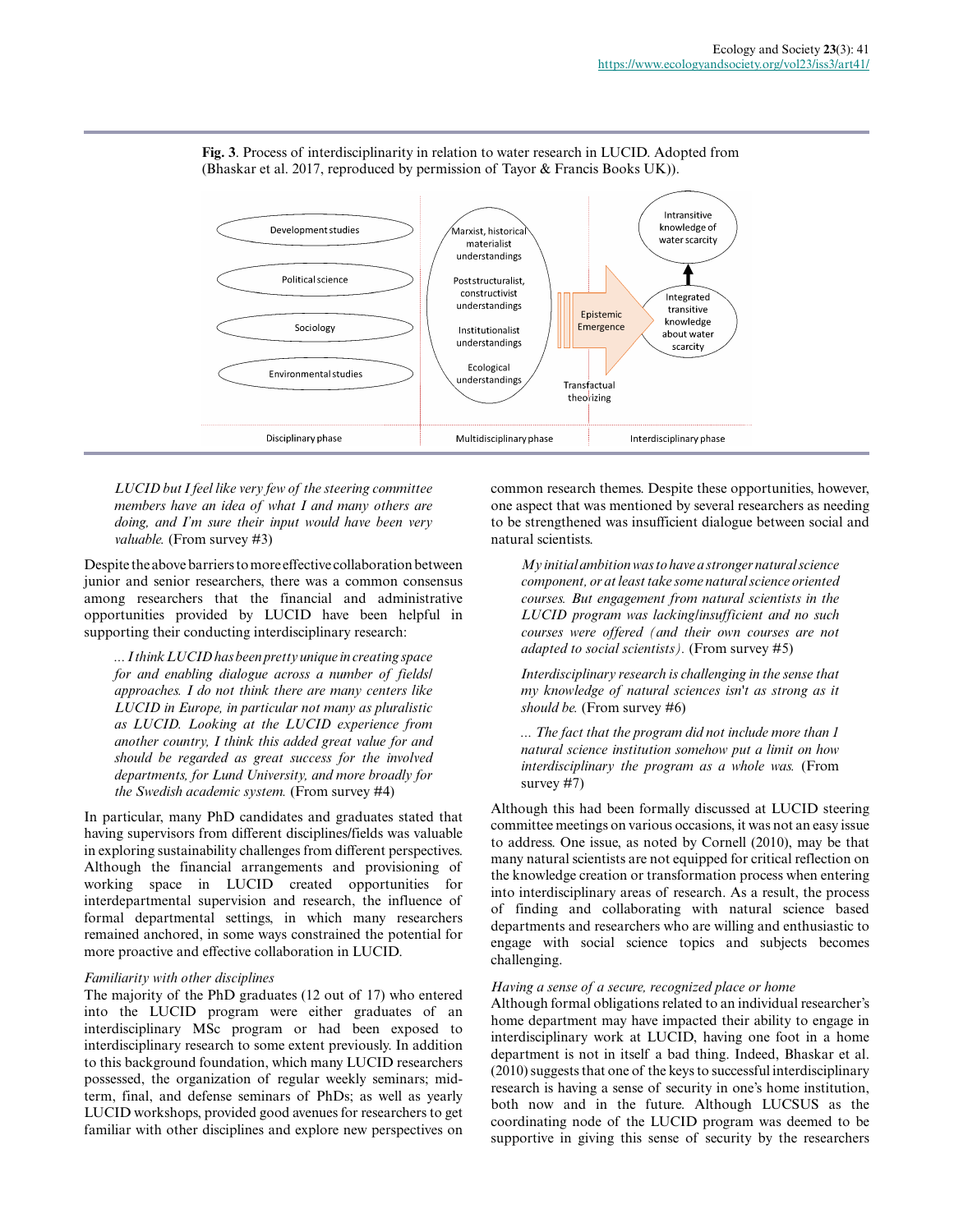interviewed and surveyed, the regulations and structure at other disciplinary departments may have been less conducive to creating such a sense of security. For example, one of the interviewees stated the following:

*In order to do that [to be promoted in your current institution], you need to pay attention to disciplinary regulations and structures... It would have been easier to have come on board as an older person, already having jumped through all of those hoops and feeling free to be able to do whatever... LUCID has helped in some ways most definitely, but it has also hindered in other ways... I will not be promoted in sustainability science... I need to show the people who evaluate things here that I can do [X discipline]... perhaps without having to be worried about prizing for the academic ranks, some people don't care about that, but I do, I like to have the sense of accomplishment behind me...* (Interviewee #8)

PhD candidates and graduates echoed similar concerns about the unknown future after being trained and engaged in an interdisciplinary program like LUCID. To address this issue, LUCID provided short-term research funding opportunities (up to three months) for PhD graduates while looking for jobs in and outside academia. This proved to be a significant mechanism to support the research outreach in different geographical case studies, to expand the social and career networks, and more importantly to bring PhD graduates and senior researchers together in writing joint research proposals, increasing the opportunity of conducting interdisciplinary research in the future.

# **THE FUTURE OF INTERDISCIPLINARY RESEARCH AND LUCID**

# **Emergence of interdisciplinarity**

As postulated by a CR perspective, an integrated interdisciplinary understanding of phenomena like climate change, land use change, water scarcity, and biodiversity loss can be achieved by epistemic emergence and transfactual theorizing (Fig. 2). But how does such a process of epistemic emergence, based on theorizing about the structures and mechanisms at the different level of reality, actually look in practice? In other words, how do researchers working on complex open-systems phenomena achieve an interdisciplinary understanding? Here, the LUCID examples can offer important insights. In particular, we draw on the water scarcity issue as a more concrete case of open-systemic phenomenon to take a deeper look at the process of interdisciplinary research in LUCID, as shown in Figure 3.

From the start, the researchers working on the water research theme based their work on past-acquired, largely disciplinary knowledge. These included perspectives from development studies, political science, sociology, and environmental studies. During the multidisciplinary phase of knowledge development, these water researchers started to pick up new analogies, metaphors, and models to construct an explanation that fits the new kind of reality in relation to their case studies. This resulted in the problem of water scarcity being reframed in terms of issues of well-being and vulnerability in peri-urban areas around Bogotá, Colombia (Valencia 2016), inequality in access to water services in Hyderabad, India and Johannesburg, South Africa

(Nastar 2014), politics of scaling in allocation and distribution of water resources in South Africa (Ramasar 2014), and water rights controversies in Turkey (Islar 2013). These new ideas, on the one hand, were inspired by the fieldwork, literature review, document analysis, interviews, and in general data collected regarding the case studies. On the other hand, they were stimulated through interprofessional cooperation, wherein researchers strived to understand and employ concepts from disciplines and fields other than their own. Within the team, the ability to communicate effectively these cross-disciplinary understandings of water issues at different platforms, e.g., through coordination of courses, joint workshops and seminars, attending a relevant conference theme collectively, coauthorship of journal papers, and so forth, was essential to create new ideas about multiplicity of mechanisms leading to the issues of water scarcity. The new ideas that emerged at this stage were influenced by various perspectives, broadly categorized as Marxist/historical materialist, poststructuralist, institutionalist, and ecological understandings.

In seeking for transfactual explanation for the various issues of water scarcity being studied, LUCID water researchers had the opportunity to compare their theoretical understandings against competing theories that they had become familiar with during the multidisciplinary research phase. Although explanations differ from one case to another, we could highlight common dominators for explaining a multiplicity of causes and mechanisms leading to what is framed as water scarcity. These include, for example, geohistorical elements, e.g., postcolonial Colombia, postapartheid South Africa, or postindependence India; ill-regulated property rights systems in allocation and access to land and water; impacts of market-based discourses and narratives in rural and urban development plans and the interactions of different groups whose livelihoods depend on having access to water.

In conducting interdisciplinarity, it might not be possible to get a perfectly integrated picture without any distortions, gaps, or inconsistencies. Instead, the interdisciplinary knowledge that has emerged through the LUCID process involves a constellation of complementary but irreducible and often unintegratable conceptual contributions. In these outcomes, the limits of some disciplinary contributions become more apparent, which then provides further opportunity to identify in what ways these limited perspectives can be supported by bringing in other disciplinary perspectives. In the final analysis, from a CR perspective, the idea should always be to develop the conceptualization of a problem, such as water scarcity, toward more comprehensive and inclusive totalities rather than breaking a complex problem down into its individual constituent parts. To this end, the LUCID water example brought to the fore the political economy and ecology aspects of water in different cases studies beyond the issue of scarcity.

## **Research centers: the impacts on and challenges for interdisciplinarity**

Our findings from conducting research at LUCID indicate that interdisciplinary centers like the center for sustainability studies and departments of human geography and human ecology provide a more supportive environment for interdisciplinarity than mono-disciplinary departments such as political science, philosophy and physical geography. This is both in terms of cross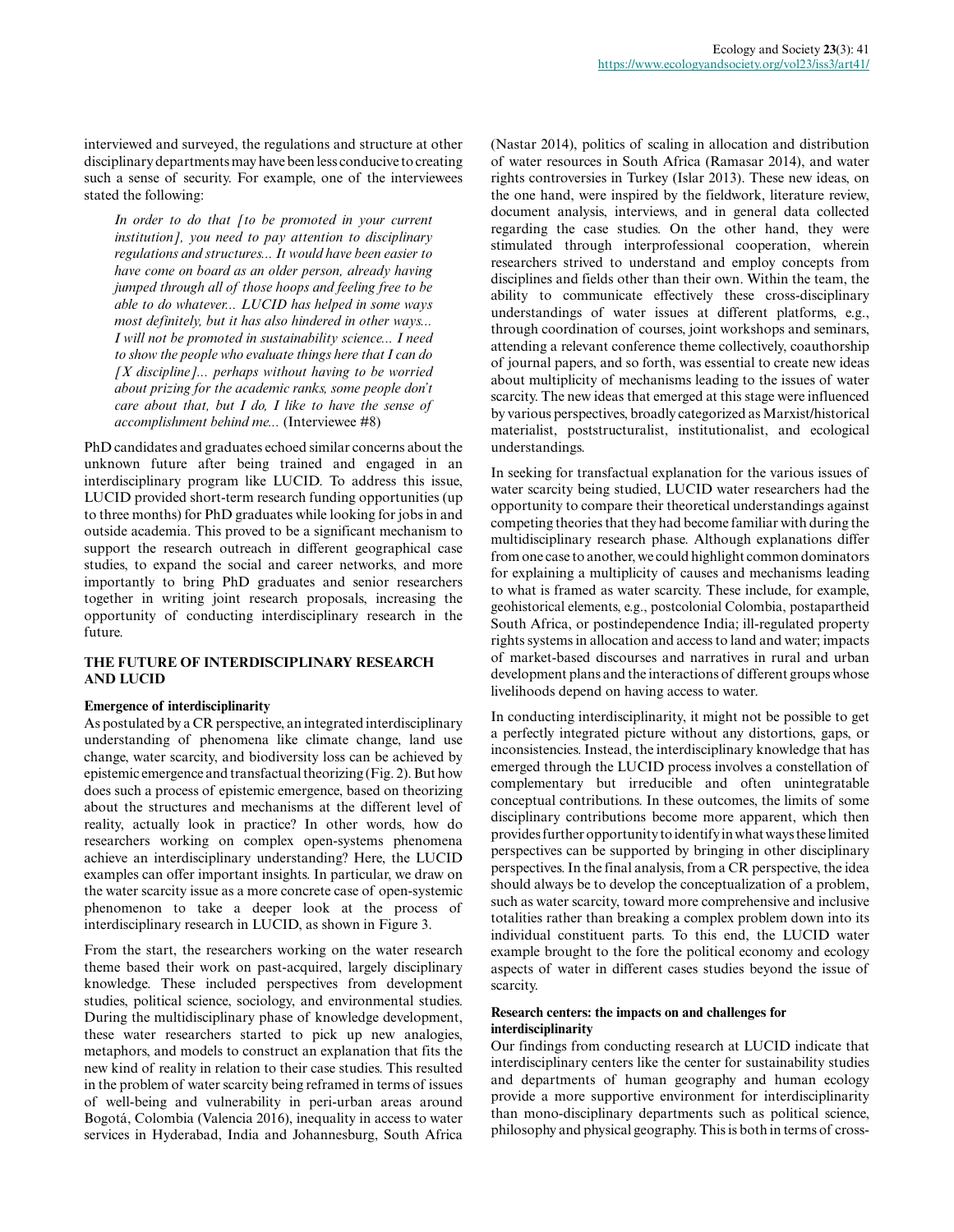pollination of theories and methods, but also in terms of education of PhD students and their supervision.

Considering the above, we argue that disciplines with a strong disciplinary identity would have more difficulties in embracing the interdisciplinary research in LUCID. Interdisciplinarity, as pointed out by several research studies, can be seen as a reaction against disciplines and is paradoxically both praised and thwarted by academia. For instance, in exploring the drivers of scholars working within disciplines, Blackmore and Kandiko (2011) liken academia to a "prestige economy," a term used by anthropologists to describe "goods through which social approval and social status are gained" (Bascom 1948:211). Publications, citations, and research grants are some of these goods by which scholars attain social approval and status. But status is not only associated with individuals working within disciplines; different disciplines are also associated with different degrees of status and power (Biglan 1973, Becher and Trowler 2001). Following this, Moran (2006) argues that disciplines are fields of power and control of the organization of knowledge, and Hicks et al. (2010) contend even if the interdisciplinarity may have higher impact than disciplinary research, it is controversial because it challenges the established order. For example, interdisciplinarity was considered a threat to the discipline of sociology in times of increasing use of research audits (Holmwood 2010). He argued that sociology as a discipline was threatened by various forms of applied social sciences characterized by Mode 2 Knowledge (Gibbons et al. 1994), which is ostensibly a preferred mode of research by most nonacademic interest groups and funders (Holmwood 2010). These factors led to various obligations and concerns over the future for those researchers who were formally placed at a mono-disciplinary department. As a result, on many occasions, they were constrained in their abilities to take full advantage of the LUCID interdisciplinary institutional settings.

The interdisciplinary centers in LUCID, on the other hand, provided a context within which a variety of disciplines and a plurality of methodological approaches were more readily sourced. In this sense, it seems apparent that horizontal integration within universities could help facilitate the process of cross-disciplinarity (multidisciplinary phase; see Fig. 2) wherein researchers can employ a variety of concepts across disciplines and fields other than their own. LUCID, as a research center, took a further step in going beyond the multidisciplinary phase, by providing supportive financial and administrative arrangements as well as an intellectual environment needed for interdisciplinarity. As we could see in LUCID examples, having access to experts in a variety of fields helps facilitate interdisciplinary research in many cases.

Having mentioned the importance of horizontal integration, we should, however, note that the existence of such interdisciplinary centers depends on universities' support at a higher level, both in terms of finance and recognizing the value of interdisciplinary research. In this sense, the role of vertical integration becomes crucial.

The LUCID research school was funded by a Linnaeus grant, which was an experiment by two Swedish research councils during a limited period to provide long-term (10 years) substantial (about US\$1 million per year) grants to research groups or consortia of international standing. The funding agencies were explicit in their

ambition to contribute to a structural change of universities, often in the direction of increasing interdisciplinarity. This was obviously highly controversial among many disciplinary scholars and university leaders. If the higher-ups in universities, at the faculty level or above, do not support institutional arrangements conducive to interdisciplinary research, then the options of providing such supportive institutional settings are extremely limited, or even (financially and institutionally) impossible. The current trend, at least in Sweden, seems to be in this direction: several universities seem to strengthen the power of faculties at the disadvantage of interdisciplinarity across faculty lines.

## **CONCLUSIONS**

Evaluating LUCID research activities over the last decade provides important insights into how authentic social-natural science integration can best be accomplished. By applying a set of criteria grounded in critical realism, we found that LUCID research, which employed the logic of retroduction and the principles of methodological pluralism (in terms of both theory and method integration), is more likely to produce successful interdisciplinary research. By using the example of LUCID water research in particular, we demonstrated how a plurality of different social science perspectives can be incorporated to examine the underlying political economic drivers of water scarcity issues. The LUCID experience supports the viewpoint that engaging in interdisciplinary research endeavors does not necessarily mean one must give up their disciplinary knowledge and background (cf. Haider et al. 2018), a point similarly emphasized within critical realism (Bhaskar et al. 2017). To the contrary, during the interdisciplinary process, disciplinary insights are clarified and enhanced as the researcher becomes more aware of their limitations and recognizes the specific needs regarding bringing in new perspectives to better explain a complex open-system phenomenon.

Evaluating institutional settings at LUCID provided us with insights into the role of research centers and departments in facilitating the process of producing successful interdisciplinary research, which we found to be in many ways limited in the monodisciplinary departments. These limitations were related in particular to individual researchers being burdened with a variety of obligations in their home department that restricted their ability to participate in interdisciplinary research activities. Concerns over prospects for career opportunities also restricted the participation of some researchers. We suggest these constraints might be related to the more restricted educational content and character of mono-disciplinary departments in terms of controlling the organization of knowledge. Interdisciplinary research centers affiliated with LUCID, on the other hand, tended to provide a more supportive institutional and intellectual environment, specifically in terms of cross-pollination of theories and methods, as well as flexibility in multidisciplinary education of PhD students and their supervision. Our analysis supports the claim that providing a conducive institutional environment can help facilitate the production of interdisciplinary research. The LUCID examples also suggest that these benefits are especially strongly felt at the PhD level.

In addition to the role of formal institutional arrangements in making the process of interdisciplinarity even more fruitful, we want to highlight the importance of channels of collaborations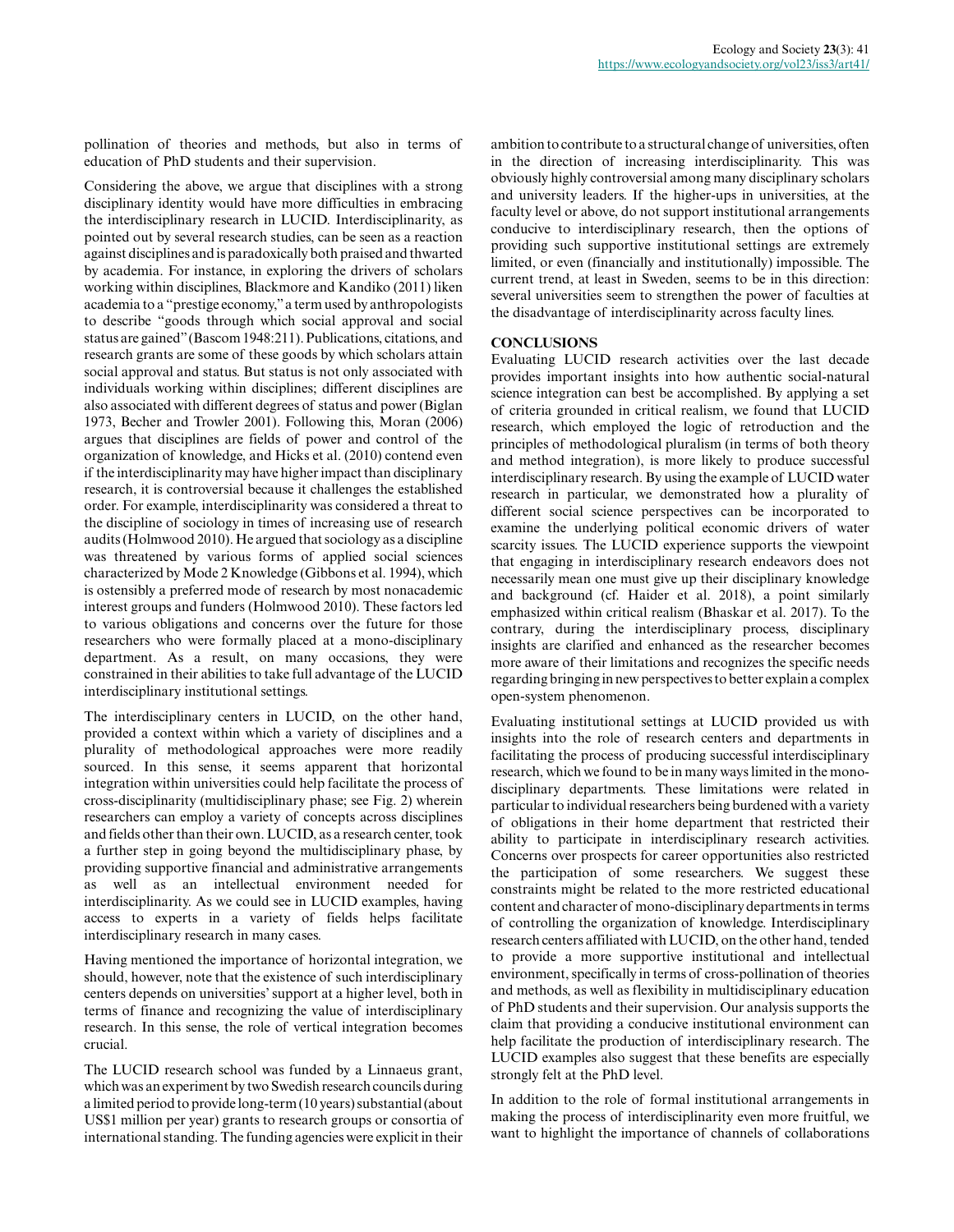between PhD candidates and senior researchers. In addition to supervision processes, the joint LUCID workshops and seminars, writing thematic papers for journal special issues or book publications, or writing joint research proposals help support a more productive environment for the PhD candidates in engaging with interdisciplinarity. As LUCID experience shows, this, on the one hand, depends on effectively tackling coordination issues. On the other hand, it depends on the availability, support, and willingness of senior researchers in leading collective research initiatives with involvement of PhDs. As pointed out by the LUCID PhD candidates and graduates surveyed in this study, in the absence of effective channels of communication with senior researchers, the expectations of being pioneers in conducting interdisciplinary research might not be met, or at least may be diminished.

Facilitating interdisciplinarity in research, as demonstrated in this article, is a process; it does not just happen, but must be pursued and progressively improved, and this requires consistent funding and other institutional support as much as it requires researchers willing to step outside of their disciplinary comfort zones. Our modest hope is that others interested in furthering this necessary shift toward interdisciplinarity can learn from LUCID's largely effective and innovative institutional organization and its thematic research focus, as well as from its shortcomings.

*Responses to this article can be read online at:* [http://www.ecologyandsociety.org/issues/responses.](http://www.ecologyandsociety.org/issues/responses.php/10218) [php/10218](http://www.ecologyandsociety.org/issues/responses.php/10218)

## **Acknowledgments:**

 $\overline{\phantom{a}}$ 

*We thank the Swedish research council Formas (contract number: 259-2008-1718) funding the Linneaus Center LUCID at Lund University. We appreciate our LUCID colleagues' comments on the very first draft of the paper presented in the LUCID seminar as well as their participation in the survey and interviews. We would also like to thank Dr. Turaj Faran for the rich and insightful dialogues on critical realism and philosophy of science which helped us to develop the theoretical framework of the paper.*

## **LITERATURE CITED**

Andersson, E. 2014. *Fertile grounds? Collective strategies and the political ecology of soil management in Uganda.* Dissertation. Lund University, Lund, Sweden. [online] URL: [http://portal.research.](http://portal.research.lu.se/portal/files/6194597/4437977.pdf) [lu.se/portal/files/6194597/4437977.pdf](http://portal.research.lu.se/portal/files/6194597/4437977.pdf)

Archer, M. S., and R. Bhaskar. 1998. *Critical realism: essential readings.* Routledge, London, UK.

Bascom, W. R. 1948. Ponapean prestige economy. *Southwestern Journal of Anthropology* 4:211-221. [http://dx.doi.org/10.1086/](http://dx.doi.org/10.1086%2Fsoutjanth.4.2.3628712) [soutjanth.4.2.3628712](http://dx.doi.org/10.1086%2Fsoutjanth.4.2.3628712)

Becher, T., and P. Trowler. 2001. *Academic tribes and territories: intellectual enquiry and the culture of disciplines.* Open University Press, Buckingham, UK.

Bettini, G. 2013. *Climatised moves-climate-induced migration and the politics of environmental discourse.* Dissertation. Lund University, Lund, Sweden. [online] URL: [http://lup.lub.lu.se/](http://lup.lub.lu.se/search/ws/files/5816069/3736730.pdf) [search/ws/files/5816069/3736730.pdf](http://lup.lub.lu.se/search/ws/files/5816069/3736730.pdf)

Bhaskar, R. 2009. *Scientific realism and human emancipation.* Routledge, London, UK.

Bhaskar, R. 2013. *A realist theory of science.* Routledge, London, UK.

Bhaskar, R., B. Danermark, and L. Price. 2017. *Interdisciplinarity and wellbeing: a critical realist general theory of interdisciplinarity.* Taylor & Francis, London, UK.

Bhaskar, R., C. Frank, K. G. Høyer, P. Næss, and J. Parker, editors. 2010. *Interdisciplinarity and climate change: transforming knowledge and practice for our global future.* Routledge, London, UK.

Biglan, A. 1973. The characteristics of subject matter in different academic areas. *Journal of Applied Psychology* 57:195-203. [http://](http://dx.doi.org/10.1037%2Fh0034701) [dx.doi.org/10.1037/h0034701](http://dx.doi.org/10.1037%2Fh0034701)

Blackmore, P., and C. B. Kandiko. 2011. Motivation in academic life: a prestige economy. *Research in Post-Compulsory Education* 16:399-411. [http://dx.doi.org/10.1080/13596748.2011.626971](http://dx.doi.org/10.1080%2F13596748.2011.626971)

Boda, C. 2018. *The beach beneath the road: sustainable coastal development beyond governance and economics.* Dissertation. Lund University, Lund, Sweden. [online] URL: [http://lup.lub.lu.](http://lup.lub.lu.se/search/ws/files/36216939/E_nailing_Chad.pdf) [se/search/ws/files/36216939/E\\_nailing\\_Chad.pdf](http://lup.lub.lu.se/search/ws/files/36216939/E_nailing_Chad.pdf)

Brandstedt, E. 2013. *The construction of a sustainable development in times of climate change.* Dissertation. Lund University, Lund, Sweden. [online] URL: <https://philarchive.org/archive/BRATCO-47>

Busch, H. 2016. *Entangled cities: transnational municipal climate networks and urban governance.* Dissertation. Lund University, Lund, Sweden. [online] URL: [http://lup.lub.lu.se/search/ws/](http://lup.lub.lu.se/search/ws/files/13139045/e_nailing_Henner.pdf) [files/13139045/e\\_nailing\\_Henner.pdf](http://lup.lub.lu.se/search/ws/files/13139045/e_nailing_Henner.pdf)

Carton, W. 2016. *Fictitious carbon, fictitious change?: Environmental implications of the commodification of carbon.* Dissertation. Lund University, Lund, Sweden. [online] URL: [http://lup.lub.lu.se/search/ws/files/11379396/Wim\\_Carton\\_thesis.](http://lup.lub.lu.se/search/ws/files/11379396/Wim_Carton_thesis.pdf) [pdf](http://lup.lub.lu.se/search/ws/files/11379396/Wim_Carton_thesis.pdf)

Cornell, S. 2010. Climate change: brokering interdisciplinarity across the physical and social sciences. Pages 116-134 *in* R. Bhaskar, C. Frank, K. G. Høyer, P. Næss, and J. Parker, editors. *Interdisciplinarity and climate change: transforming knowledge and practice for our global future.* Routledge, London, UK.

Cornell, S., F. Berkhout, W. Tuinstra, J. D. Tàbara, J. Jäger, I. Chabay, B. de Wit, R. Langlais, D. Mills, P. Moll, et al. 2013. Opening up knowledge systems for better responses to global environmental change. *Environmental Science & Policy* 28:60-70. [http://dx.doi.org/10.1016/j.envsci.2012.11.008](http://dx.doi.org/10.1016%2Fj.envsci.2012.11.008) 

Cox, R. W. 1981. Social forces, states and world orders: beyond international relations theory. *Millennium: Journal of International Studies* 10:126-155. [http://dx.doi.org/10.1177/0305](http://dx.doi.org/10.1177%2F03058298810100020501) [8298810100020501](http://dx.doi.org/10.1177%2F03058298810100020501)

<sup>&</sup>lt;sup>[1]</sup> If we look at two of the most prestigious prizes since 1990, e.g., the Blue Planet Prize and the Volvo Environment Prize, for the research on global sustainability issues, only 2% of the 100 awarded laureates are social scientists. See Appendix 1.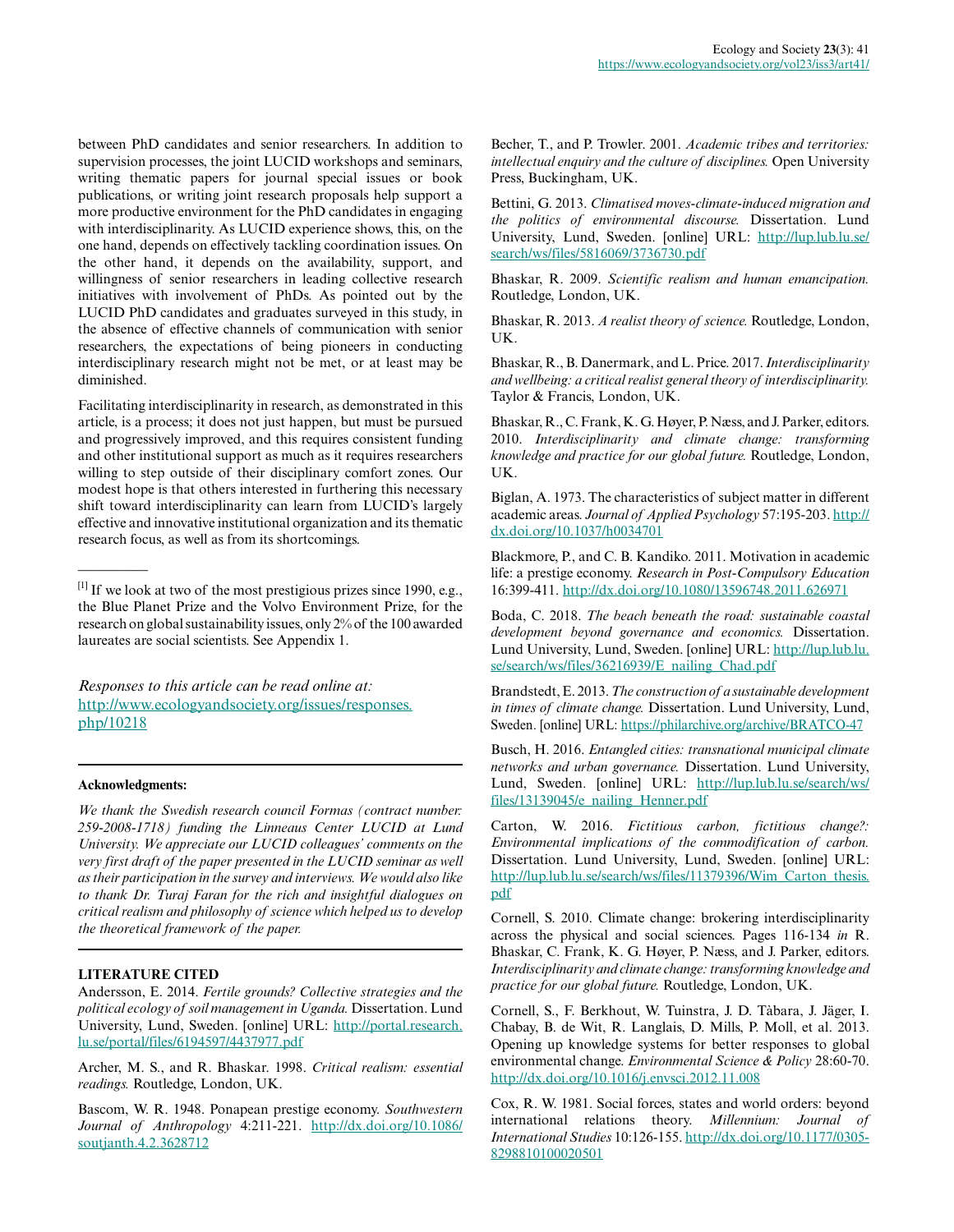Creaven, S. 2012. *Marxism and realism: a materialistic application of realism in the social sciences.* Taylor & Francis, London, UK.

Gibbons, M., C. Limoges, H. Nowotny, S. Schwartzman, P. Scott, and M. Trow. 1994. *The new production of knowledge: the dynamics of science and research in contemporary societies.* Sage, London, UK.

Haider, L. J., J. Hentati-Sundberg, M. Giusti, J. Goodness, M. Hamann, V. A. Masterson, M. Meacham, A. Merrie, D. Ospina, C. Schill, and H. Sinare. 2018. The undisciplinary journey: earlycareer perspectives in sustainability science. *Sustainability Science* 13:191-204. [http://dx.doi.org/10.1007/s11625-017-0445-1](http://dx.doi.org/10.1007%2Fs11625-017-0445-1)

Hansen, M. 2014. *Struggles over conservation space: social justice in the iSimangaliso Wetland Park, South Africa.* Dissertation. Lund University, Lund, Sweden. [online] URL: [http://lup.lub.lu.](http://lup.lub.lu.se/search/ws/files/5774105/4285041.pdf) [se/search/ws/files/5774105/4285041.pdf](http://lup.lub.lu.se/search/ws/files/5774105/4285041.pdf)

Hicks, C. C., C. Fitzsimmons, and N. V. C. Polunin. 2010. Interdisciplinarity in the environmental sciences: barriers and frontiers. *Environmental Conservation* 37:464-477. [http://dx.doi.](http://dx.doi.org/10.1017%2FS0376892910000822) [org/10.1017/S0376892910000822](http://dx.doi.org/10.1017%2FS0376892910000822)

Holmwood, J. 2010. Sociology's misfortune: disciplines, interdisciplinarity and the impact of audit culture. *British Journal of Sociology* 61:639-658. [http://dx.doi.org/10.1111/j.1468-4446.2010.01332.](http://dx.doi.org/10.1111%2Fj.1468-4446.2010.01332.x) [x](http://dx.doi.org/10.1111%2Fj.1468-4446.2010.01332.x)

Hornborg, A. 2016. *Global magic: technologies of appropriation from ancient Rome to Wall Street.* Palgrave Macmillan, Basingstoke, UK. [http://dx.doi.org/10.1057/9781137567871](http://dx.doi.org/10.1057%2F9781137567871)

Isaksen, K. R. 2016. Reclaiming rational theory choice as central: a critique of methodological applications of critical realism. *Journal of Critical Realism* 15:245-262. [http://dx.doi.](http://dx.doi.org/10.1080%2F14767430.2016.1169369) [org/10.1080/14767430.2016.1169369](http://dx.doi.org/10.1080%2F14767430.2016.1169369) 

Islar, M. 2013. *Private rivers: politics of renewable energy and the rise of water struggles in Turkey.* Dissertation. Lund University, Lund, Sweden. [online] URL: [https://lup.lub.lu.se/search/](https://lup.lub.lu.se/search/publication/3735486) [publication/3735486](https://lup.lub.lu.se/search/publication/3735486)

Jerneck, A., and L. Olsson. 2013. More than trees! Understanding the agroforestry adoption gap in subsistence agriculture: insights from narrative walks in Kenya. *Journal of Rural Studies* 32:114-125. [http://dx.doi.org/10.1016/j.jrurstud.2013.04.004](http://dx.doi.org/10.1016%2Fj.jrurstud.2013.04.004) 

Jerneck, A., L. Olsson, B. Ness, S. Anderberg, M. Baier, E. Clark, T. Hickler, A. Hornborg, A. Kronsell, E. Lövbrand, and J. Persson. 2011. Structuring sustainability science. *Sustainability Science* 6:69-82. [http://dx.doi.org/10.1007/s11625-010-0117-x](http://dx.doi.org/10.1007%2Fs11625-010-0117-x)

Johansson, E. L., M. Fader, J. W. Seaquist, and K. A. Nicholas. 2016. Green and blue water demand from large-scale land acquisitions in Africa. *Proceedings of the National Academy of Sciences* 113:11471-11476. [http://dx.doi.org/10.1073/pnas.1524741113](http://dx.doi.org/10.1073%2Fpnas.1524741113) 

Kaijser, A. 2014. *Who is marching for Pachamama? An intersectional analysis of environmental struggles in Bolivia under the government of Evo Morales.* Dissertation. Lund University, Lund, Sweden. [online] URL: [http://lup.lub.lu.se/search/ws/](http://lup.lub.lu.se/search/ws/files/6354466/4393812.pdf) [files/6354466/4393812.pdf](http://lup.lub.lu.se/search/ws/files/6354466/4393812.pdf)

Kaijser, A., and A. Kronsell. 2014. Climate change through the lens of intersectionality. *Environmental Politics* 23:417-433. [http://](http://dx.doi.org/10.1080%2F09644016.2013.835203) [dx.doi.org/10.1080/09644016.2013.835203](http://dx.doi.org/10.1080%2F09644016.2013.835203) 

Krause, T. 2013. *Buying conservation-financial incentives for tropical forest conservation in the Ecuadorian Amazon.* Dissertation. Lund University, Lund, Sweden. [online] URL: <https://lup.lub.lu.se/search/publication/4057968>

LUCID Science Plan. 2008. *Lund University centre of excellence for integration of social and natural dimensions of sustainability.* Lund University, Lund, Sweden.

Magnusdottir, G. L., and A. Kronsell. 2015. The (in)visibility of gender in Scandinavian climate policy-making. *International Feminist Journal of Politics* 17:308-326. [http://dx.doi.](http://dx.doi.org/10.1080%2F14616742.2014.896661) [org/10.1080/14616742.2014.896661](http://dx.doi.org/10.1080%2F14616742.2014.896661)

Malm, A. 2014. *Fossil capital: the rise of steam-power in the British cotton industry, c. 1825-1848, and the roots of global warming.* Dissertation. Lund Univeristy, Lund, Sweden. [online] URL: <https://lup.lub.lu.se/search/publication/4250823>

Moran, M. 2006. Interdisciplinarity and political science. *Politics* 26:73-83. [http://dx.doi.org/10.1111/j.1467-9256.2006.00253.x](http://dx.doi.org/10.1111%2Fj.1467-9256.2006.00253.x) 

Nastar, M. 2014. *Navigating troubled waters. An analysis of how urban water regimes in the global South reproduce inequality.* Dissertation. Lund University, Lund, Sweden. [online] URL: <http://lup.lub.lu.se/search/ws/files/5833135/4379516.pdf>

O'Byrne, D., E. Isgren, and C. S. Boda. 2018. A reply to Balmford et al. (2017). *Biological Conservation* 218:293-294. [http://dx.doi.](http://dx.doi.org/10.1016%2Fj.biocon.2017.11.004) [org/10.1016/j.biocon.2017.11.004](http://dx.doi.org/10.1016%2Fj.biocon.2017.11.004)

Olsson, L., A. Jerneck, H. Thoren, J. Persson, and D. O'Byrne. 2015. Why resilience is unappealing to social science: theoretical and empirical investigations of the scientific use of resilience. *Science Advances* 1:e1400217. [http://dx.doi.org/10.1126/sciadv.1400217](http://dx.doi.org/10.1126%2Fsciadv.1400217)

Ramasar, V. 2014. *Fluid governance: scalar politics in the South African waterscape.* Dissertation. Lund University, Lund, Sweden. [online] URL: [http://lup.lub.lu.se/search/ws/](http://lup.lub.lu.se/search/ws/files/5983883/4791054.pdf) [files/5983883/4791054.pdf](http://lup.lub.lu.se/search/ws/files/5983883/4791054.pdf)

Sayer, A. 2000. *Realism and social science.* Sage, London, UK. [http://dx.doi.org/10.4135/9781446218730](http://dx.doi.org/10.4135%2F9781446218730) 

Schellnhuber, H. J. 1999. 'Earth system' analysis and the second Copernican revolution. *Nature* 402:C19-C23. [http://dx.doi.](http://dx.doi.org/10.1038%2F35011515) [org/10.1038/35011515](http://dx.doi.org/10.1038%2F35011515)

Seaquist, J. W., E. L. Johansson, and K. A. Nicholas. 2014. Architecture of the global land acquisition system: applying the tools of network science to identify key vulnerabilities. *Environmental Research Letters* 9:114006. [http://dx.doi.](http://dx.doi.org/10.1088%2F1748-9326%2F9%2F11%2F114006) [org/10.1088/1748-9326/9/11/114006](http://dx.doi.org/10.1088%2F1748-9326%2F9%2F11%2F114006)

Sjöström, C. 2015. *Food for naught: the politics of food in agricultural modernization for African smallholder food security.* Dissertation. Lund University, Lund, Sweden. [online] URL: <http://lup.lub.lu.se/search/ws/files/6143744/5276893.pdf>

Steffen, W., R. A. Sanderson, P. D. Tyson, J. Jäger, P. A. Matson, B. Moore, F. Oldfield, K. Richardson, H. J. Schellnhuber, and B. L. Turner II, R. J. Wasson. 2006. *Global change and the Earth system: a planet under pressure.* Springer, Berlin, Germany.

Thorén, H. 2015. *The hammer and the nail: interdisciplinarity and problem solving in sustainability science.* Dissertation. Lund University, Lund, Sweden. [online] URL: [https://lup.lub.lu.se/](https://lup.lub.lu.se/search/publication/5047237) [search/publication/5047237](https://lup.lub.lu.se/search/publication/5047237)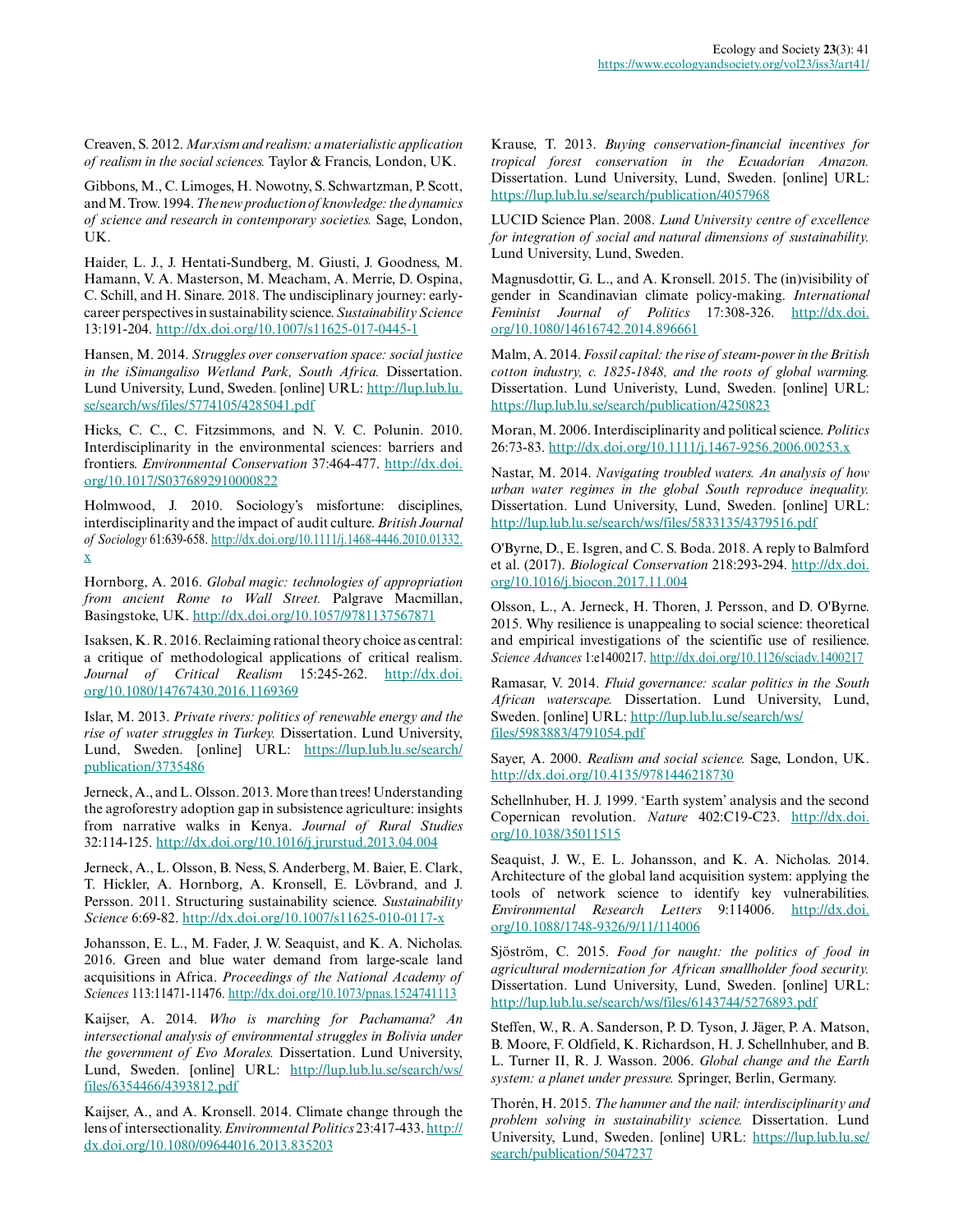Valencia, S. 2016. *Caught between spaces: socio-environmental vulnerability in formal and informal peri-urban Bogotá and Soacha, Colombia.* Dissertation. Lund University, Lund, Sweden. [online] URL: [http://portal.research.lu.se/ws/files/7631699/](http://portal.research.lu.se/ws/files/7631699/Sandra_Valencia_FINAL_for_webb.pdf) [Sandra\\_Valencia\\_FINAL\\_for\\_webb.pdf](http://portal.research.lu.se/ws/files/7631699/Sandra_Valencia_FINAL_for_webb.pdf)

Viseu, A. 2015. Integration of social science into research is crucial. *Nature* 525:291. [http://dx.doi.org/10.1038/525291a](http://dx.doi.org/10.1038%2F525291a) 

Warlenius, R. 2017. *Asymmetries: conceptualizing environmental inequalities as ecological debt and ecologically unequal exchange.* Dissertation. Lund University, Lund, Sweden. [online] URL: [https://lup.lub.lu.se/search/publication/ae43bfe9-7409-450e-8949](https://lup.lub.lu.se/search/publication/ae43bfe9-7409-450e-8949-8e9a478b53b8) [-8e9a478b53b8](https://lup.lub.lu.se/search/publication/ae43bfe9-7409-450e-8949-8e9a478b53b8)

Yengoh, T. G. 2013. *Explaining agricultural yield gaps in Cameroon.* Dissertation. Lund University, Lund, Sweden. [online] URL:<https://lup.lub.lu.se/search/publication/3631523>